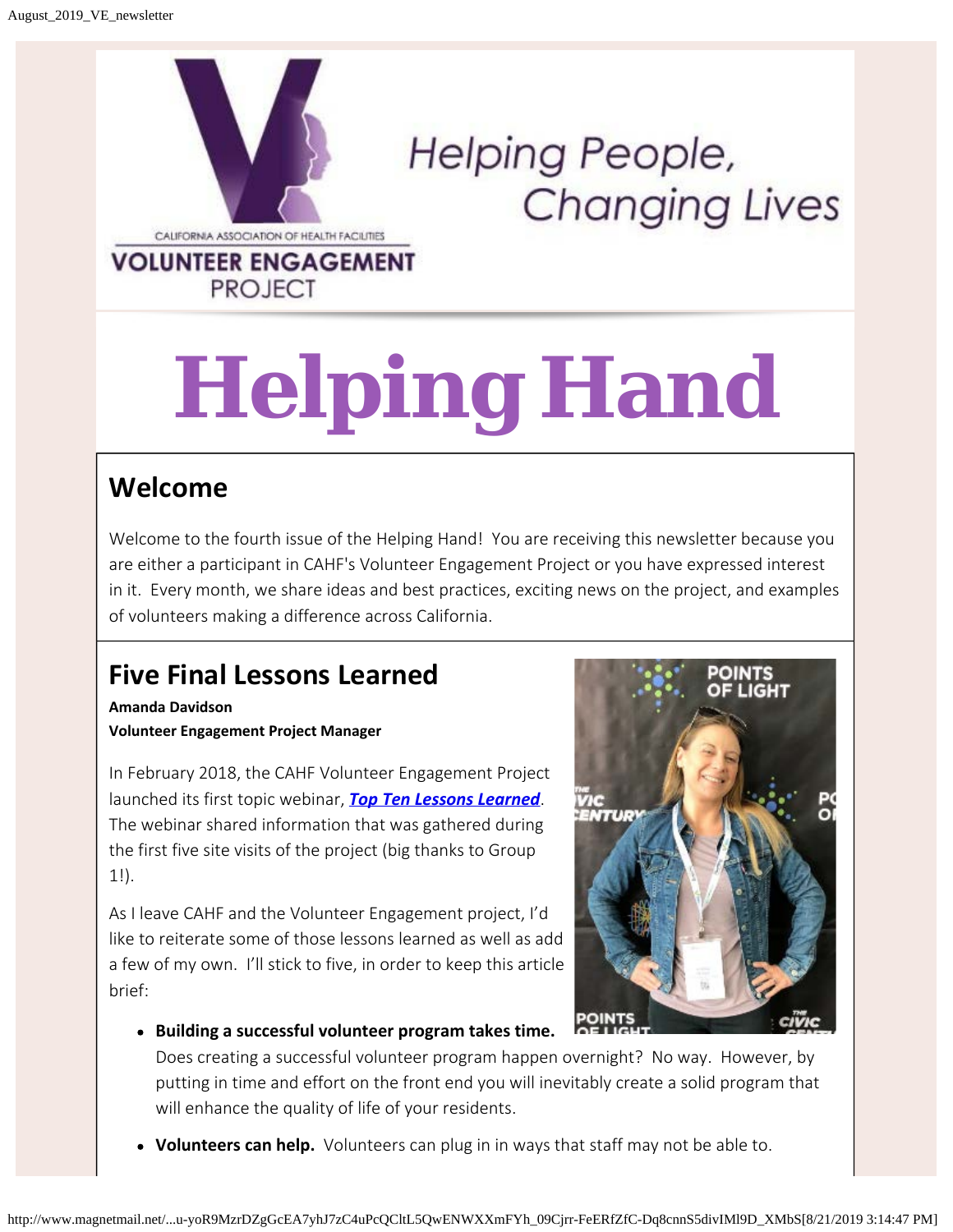Volunteers come with their own unique skills and experiences. Utilize the strengths of your volunteers in a way that most benefits your facility and your residents.

- **Volunteers want to know that they are appreciated.** Don't forget that your volunteers have chosen to be in your facility when they could be somewhere else. Tell them and show them how much you appreciate that they are freely giving their time.
- **Enthusiasm and team buy in are key.** As with any quality improvement project, it takes the whole team's involvement to ensure success **(see Meg's Messages)**. Your facility's volunteer program should never be a one-person job. Every staff member must play a role in attracting, retaining, and appreciating volunteers.
- **Skilled nursing facility staff are remarkable people.** I know this last one isn't much of a lesson per se, but it's the truth! My most memorable experiences during this project occurred during site visits. From an impromptu conga line **(Windsor Gardens Healthcare Center of the Valley)** to an IDT meeting that made my sides hurt from laughing **(Villa Rancho Bernardo - pictured below)**, I was lucky enough to meet some of the most wonderful people with the biggest hearts.

This has been an immensely rewarding project to be a part of. There is more work to be done and I know that the end results will be positive. I have so enjoyed working with all of you. Keep up the great work and thank you for everything that you do every day on behalf of your residents!

#### **Handbook Highlight**

From *[How to Create a Robust Volunteer Program in Your Skilled Nursing Facility](http://send.cahf.org/link.cfm?r=C1fdtcQUOg4gzsqvGc9UiA~~&pe=XAN6d2ziHKV-aicIL3K7OB6TCMgWbTgUO2MUr2ir8Y5BXERm4CtgGprnIxPlBmh55MmvuLfUKbNyPJhGCNAcgA~~&t=INSERT_TRACKING_ENCID)*

An important aspect of attracting, training, and retaining volunteers is to make it clear what you want a volunteer to do! A specific description of the activities, duties, and time commitment you expect can help you attract the right volunteer for every job.

A new volunteer will have a less than optimal start if she shows up at your facility only to find out that her role is unclear, is vastly different from what she thought she signed up for, or that your program is not organized enough for her to feel welcome in your SNF community.

As you make a plan for your volunteer program, write a volunteer role description for each role you would like a volunteer to fulfill.

Please see the **Volunteer Role Descriptions** section of the handbook and utlize the **Sample Volunteer Role Descriptions**!

#### **Upcoming FREE 2019 Webinars**

**Volunteer Retention Wednesday, October 9 2:00 PM - 3:00 PM (PST)** Trudy Harris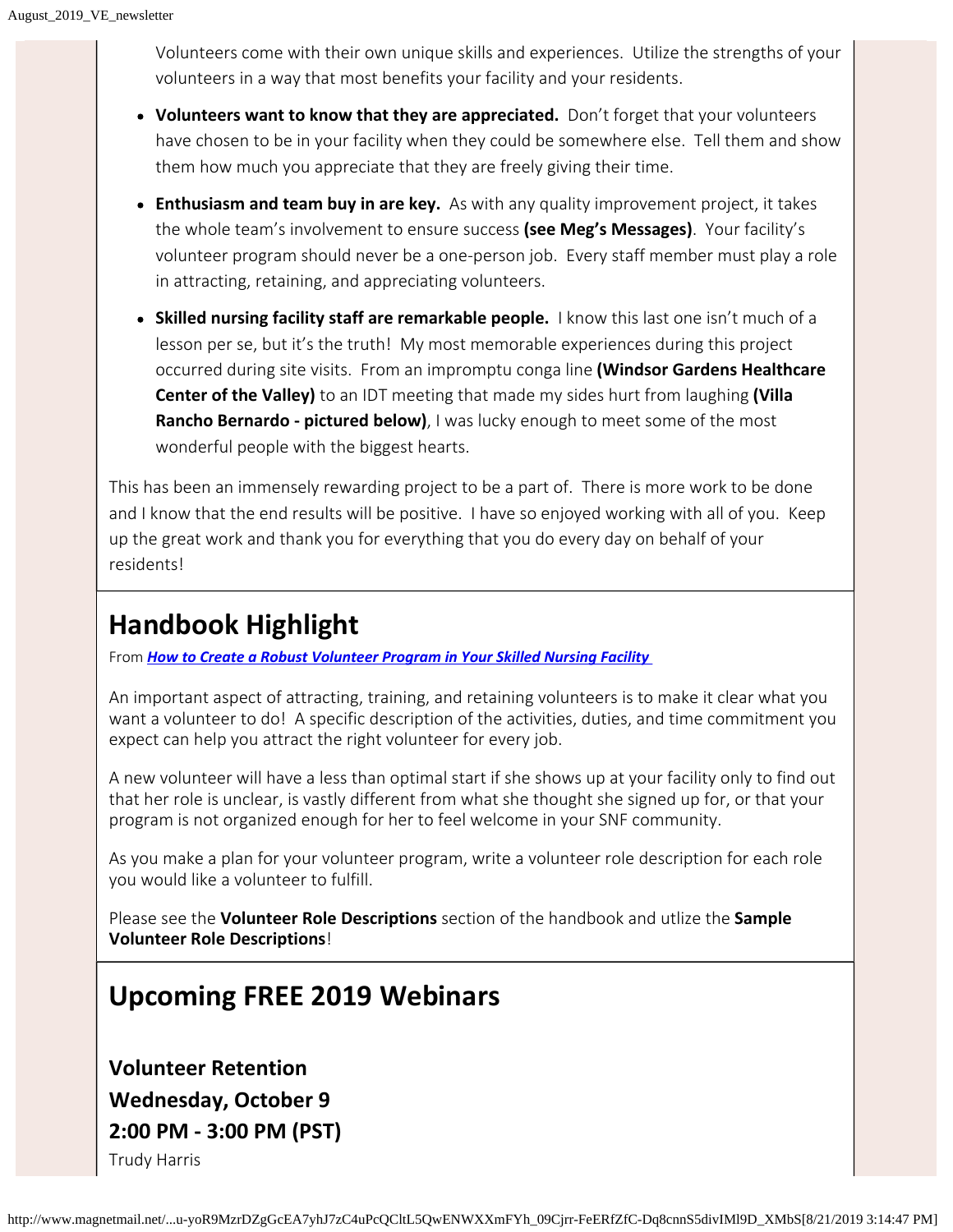



Executive Director Team Giving **Registration coming soon!**

#### **Volunteer Recognition Wednesday, December 11 2:00 PM - 3:00 PM (PST) Registration coming soon!**

One (1) CEU available for NHAP, BRN and NCCAP (activity professionals)

Click **[here](http://send.cahf.org/link.cfm?r=C1fdtcQUOg4gzsqvGc9UiA~~&pe=Oq7NH4pxYjI_Hc38VurGHwji-jL3hhbRSzTB_NHn_6CPAcPAJk_04P7Iz_UU2xfa66NAGJA6UpekBBe5wpLhqQ~~&t=INSERT_TRACKING_ENCID)** to register for live webinars on the CAHF/QCHF calendar.

Click **[here](http://send.cahf.org/link.cfm?r=C1fdtcQUOg4gzsqvGc9UiA~~&pe=yMBzt4WJ0-EWnDB2poL9nymZ134HeUxStl7P5Yb6lBc9dHOqojMBQB-aOQJj8qI9e8hoZsta_IZxWbWLEmiVLQ~~&t=INSERT_TRACKING_ENCID)** to register for recorded on-demand webinars.

# **Meg's Messages**

**Meg Thayer, Ph.D. Geriatric Psychologist**

#### **The Importance of Teamwork**

In the challenging and rewarding field of skilled nursing, a multidisciplinary approach has become the

standard for providing quality care to residents. A multidisciplinary approach, however, is only as good as its communication, coordination, and support of team members.

Medicare publications define the purpose of the interdisciplinary team is "to foster frequent, structured, and documented communication among disciplines to establish,



prioritize, and achieve treatment goals." Naturally, this very definition can easily be applied to facility goals as well as resident treatment goals. When interdisciplinary teams meet on a regular basis to establish and prioritize facility goals, the likelihood that they will be completed improves dramatically.